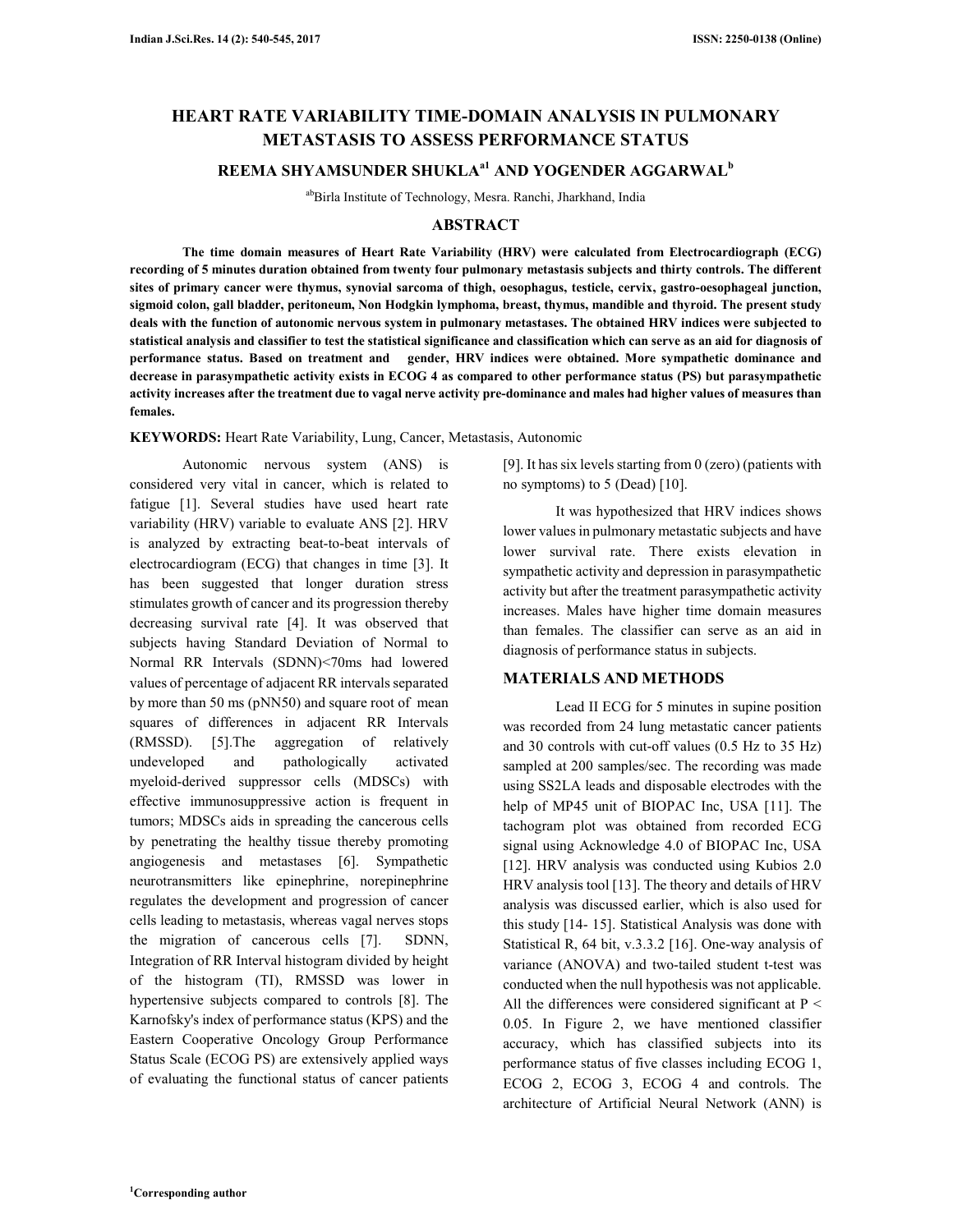given in Figure 1. ANN based on feedforward network with backpropagation algorithm with hidden layer of 100 neurons, 5 inputs and 5 outputs; and varied learning rate to obtain maximum accuracy in MATLAB, 2014 [17]. Windows 7, Intel Core i3-2330M Processor 2.20GHz, 64-bit, HDD 320gb, RAM 2GB System was used for Support Vector Machine (SVM) classifier wherein, Radial Basis Function (RBF) kernel was utilized and multi-classifier was used to give classification accuracy for 5 outputs [18].



**Figure 1: Architecture of Neural Network** 

#### **RESULTS**

Patient demographics is given in Table 1.

| гаріє т. і апені решовгарніся |                         |                   |  |  |  |
|-------------------------------|-------------------------|-------------------|--|--|--|
| <b>Characteristics</b>        | No.                     | $\frac{0}{0}$     |  |  |  |
| Gender                        |                         |                   |  |  |  |
| Male                          | 11                      | 45.83             |  |  |  |
| Female                        | 13                      | $\frac{1}{54.17}$ |  |  |  |
| Age                           |                         |                   |  |  |  |
| Median (range)                | 51.5                    | (22 to 86)        |  |  |  |
| $\leq=65$                     | 6                       | 25                |  |  |  |
| $\overline{5}$ =65            | 18                      | 75                |  |  |  |
| Primary                       |                         |                   |  |  |  |
| <b>Breast</b>                 | $\overline{4}$          | 16.67             |  |  |  |
| Gall Bladder                  | $\overline{3}$          | 12.5              |  |  |  |
| Thyroid                       | $\mathbf{1}$            | 4.16              |  |  |  |
| Non-Hodgkin Lymphoma          | $\overline{2}$          | 8.33              |  |  |  |
| Peritoneum                    | $\mathbf{1}$            | 4.16              |  |  |  |
| <b>Synovial Sarcoma</b>       | $\mathbf{1}$            | 4.16              |  |  |  |
| Mandible                      | $\mathbf{1}$            | 4.16              |  |  |  |
| Thymic                        | 1                       | 4.16              |  |  |  |
| Cervix                        | $\overline{\mathbf{3}}$ | 12.5              |  |  |  |
| Sygmoid Colon                 | $\mathbf{1}$            | 4.16              |  |  |  |
| Gastric                       | $\mathbf{1}$            | 4.16              |  |  |  |
| Oesophagus                    | $\overline{c}$          | 8.33              |  |  |  |
| Testicular                    | $\overline{\mathbf{3}}$ | 12.5              |  |  |  |
| <b>ECOG</b> Scale             |                         |                   |  |  |  |
| (Performance Status)          |                         |                   |  |  |  |
| ECOG <sub>1</sub>             | $\overline{4}$          | 16.67             |  |  |  |
| ECOG <sub>2</sub>             | 1                       | 4.16              |  |  |  |
| ECOG <sub>3</sub>             | $\overline{7}$          | 29.16             |  |  |  |
| ECOG <sub>4</sub>             | 12                      | 50                |  |  |  |
| <b>Metabolic disorder</b>     |                         |                   |  |  |  |
| Oedema                        | $\overline{4}$          | 16.67             |  |  |  |
|                               |                         |                   |  |  |  |

**Table 1: Patient Demographics** 

| Loss of appetite | 4.16 |
|------------------|------|
| Vomiting         | 8.33 |
| Smoking          | 4.16 |
| Diarrhoea        | 4.16 |
| Fever            | 8.33 |
| Ascitis          | 4.16 |

In HRV analysis mentioned in Table 2 including ECOG 1, ECOG 2, ECOG 3 and ECOG 4, it was found that ECOG 4 has least values of SDNN, Standard Deviation of Heart Rate (STD HR), RMSSD, PNN50, and Baseline width of RR Interval histogram (TINN). It has also been observed that controls had higher values than all performance states of measures in Mean RR and HRV TI. All the values are in the form of mean ± standard error. RMSSD, pNN50 and SDNN had a very high classification output in both the classifiers, SVM and ANN mentioned in Figure 2.



**Figure 2: Classifier Output** 

**Table 2: HRV Analysis based on time domain including all performance status (PS) from ECOG 1 to ECOG 4.** 

| <b>Time domain</b><br><b>Measure</b> | <b>ECOG1</b>        | ECOG <sub>2</sub> | ECOG <sub>3</sub> | ECOG <sub>4</sub>  | Control          |
|--------------------------------------|---------------------|-------------------|-------------------|--------------------|------------------|
| Mean RR                              | 646.51              | 792.3             | 672.75            | 602.78             | 826.39           |
|                                      | ±4319.77            |                   | $\pm 33.93$       | $\pm 22$           | $\pm 29.9$       |
| <b>SDNN</b>                          | 131.3               | $78.53 \pm 0$     | $40.93 \pm 4.85$  | 14.3               | 104.50           |
|                                      | ±19.24              |                   |                   | $\pm 2.28$         | ±24.99           |
| Mean HR                              | 99.12               | 76.53             | $91.01 \pm 4.68$  | 100.94             | 76.35            |
|                                      | ±13.14              |                   |                   | $\pm 3.38$         | ±24.99           |
| <b>Std HR</b>                        | 10.63<br>$\pm 1.22$ | $9.71 \pm 0$      | $6.49 \pm 0.98$   | $2.58 \pm 0.4$     | $7.47 \pm 1.04$  |
| <b>RMSSD</b>                         | 172.62              | $116.3 \pm 0$     | $49 \pm 10.1$     | 13.5               | 115.779          |
|                                      | ±11.91              |                   |                   | $\pm 2.38$         | $\pm 28.86$      |
| <b>NN50</b>                          | 80.5<br>±40.84      | 17±0              | 32.86<br>±15.46   | $2 \pm 0.7$        | $52.53 \pm 7.8$  |
| <b>PNN50</b>                         | 18.57<br>$\pm 9.69$ | $4.5 \pm 0$       | $7.59 \pm 3.55$   | 0.41<br>$\pm 0.14$ | $16.13 \pm 2.62$ |
| <b>HRV TI</b>                        | $6.29 \pm 1.99$     | $8.79 = 0$        | $4.67 \pm 1$      | 3.33<br>$\pm 0.54$ | $9.56 \pm 0.78$  |
| <b>TINN</b>                          | 571.25              | $545 \pm 0$       | $360 \pm 64.06$   | 130.83             | 309.33           |
|                                      | $\pm 30.23$         |                   |                   | $\pm 31.7$         | ±28.26           |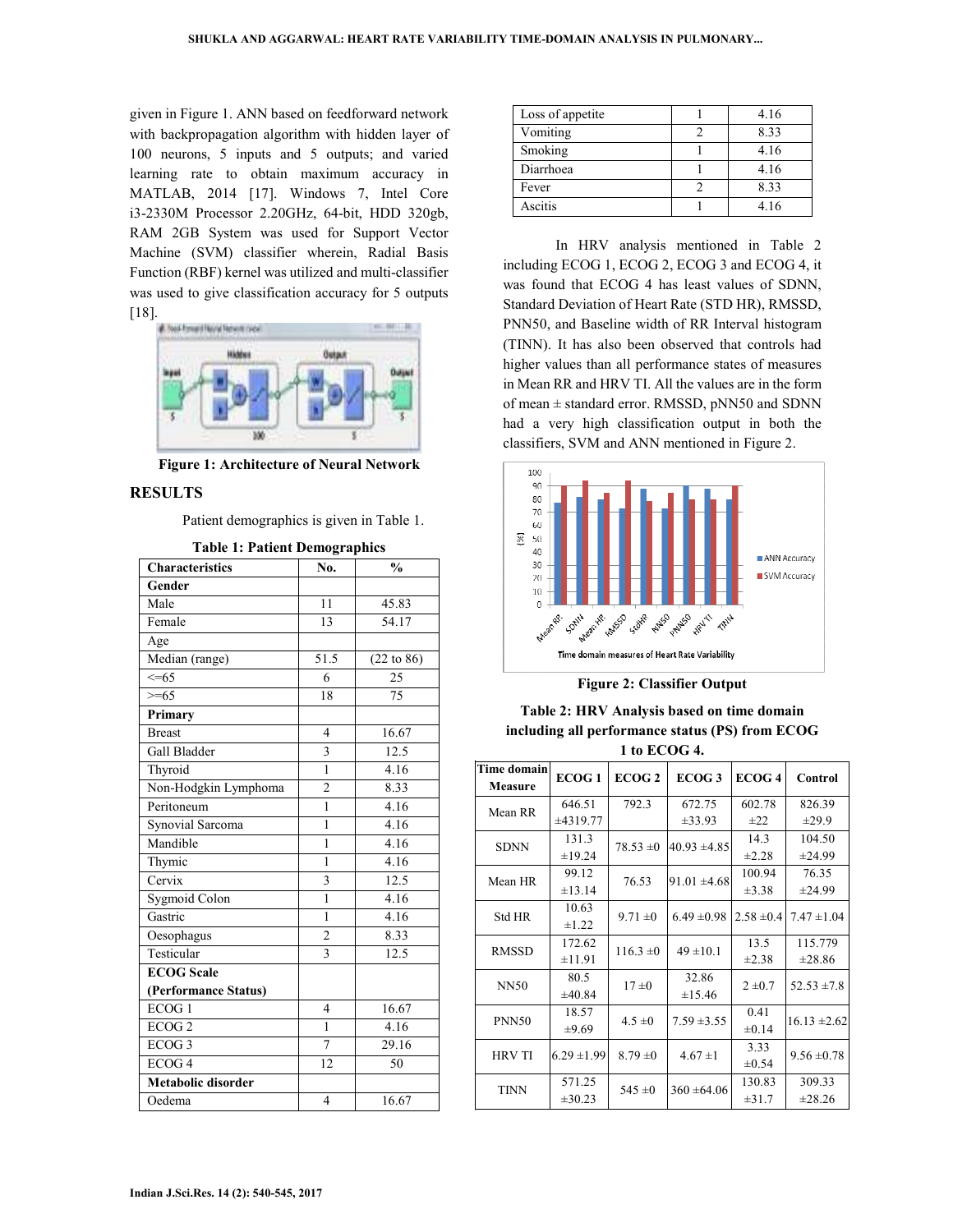On the basis of treatment given and no treatment applied, all the values are mentioned in Table 3. Further, obtained results also suggested that after the given treatment in the form of chemotherapy or radiotherapy, the values of HRV indices increased in Mean RR, SDNN, NN50, PNN50 and HRV TI, with performance status ECOG 3 and 4.

**Table 3: Time-domain HRV Analysis based on treatment** 

| Time<br>domain<br>Measure | ECOG <sub>3</sub><br>Treatment | <b>ECOG 3 No</b><br><b>Treatment</b> | ECOG 4<br>Treatmen<br>t | <b>ECOG 4 No</b><br><b>Treatment</b> | Control         |
|---------------------------|--------------------------------|--------------------------------------|-------------------------|--------------------------------------|-----------------|
| Mean                      | 710.01                         | 635.72                               | 615.41                  | 604.81                               | 826.39          |
| RR.                       | ±56.33                         | $\pm 38.2$                           | ±24.99                  | $\pm 9.22$                           | $\pm 29.9$      |
| <b>SDNN</b>               | 47.25                          | $41.38 \pm 7.93$                     | 37.7                    | $9.27 \pm 3.86$                      | 104.50          |
|                           | ±5.39                          |                                      | ±20.83                  |                                      | ±24.99          |
| Mean                      | 86.74                          | $98.49 \pm 6.06$                     | 100.48                  | $99.29 \pm 1.57$                     | 76.35           |
| HR.                       | $\pm 7.47$                     |                                      | $\pm 3.83$              |                                      | ±24.99          |
| Std HR                    | $6.52 \pm 1.71$                | $6.74 \pm 0.29$                      | $5.03 \pm 2.32$         | $1.88 \pm 1.01$                      | $7.47 \pm 1.04$ |
| <b>RMSSD</b>              | 48.91                          | $58.8 \pm 14.92$                     | 48.45                   | $12.44 \pm 7.9$                      | 115.78          |
|                           | ±16.22                         |                                      | $\pm 33.86$             |                                      | $\pm 28.86$     |
| <b>NN50</b>               | 48.5                           | $12.67 \pm 4.98$                     | 24.69                   | $1.33 \pm 1.33$                      | $52.53 \pm 7.8$ |
|                           | ±22.82                         |                                      | $\pm 11.12$             |                                      |                 |
| <b>PNN50</b>              | $11.59 \pm 5.1$                | $2.57 \pm 0.86$                      | $5.02 \pm 4.48$         | $0.26 \pm 0.26$                      | 16.13           |
|                           |                                |                                      |                         |                                      | ±2.62           |
| <b>HRV TI</b>             | $6.51 \pm 1.29$                | $2.92 \pm 0.71$                      | $3.94 \pm 0.61$         | $1.95 \pm 0.36$                      | $9.56 \pm 0.78$ |
| <b>TINN</b>               | 262.5                          | 486.67                               | 128.33                  | 128.33                               | 309.33          |
|                           | $\pm 62.73$                    | ±54.57                               | $\pm 108.33$            | $\pm 108.33$                         | $\pm 28.26$     |

Moreover, the values HRV indices increased after treatment in RMSSD, STD HR and TINN in ECOG 4. Based on gender, all the significant graphs are mentioned in Table 4. We found that males had higher values of Mean RR, SDNN, RMSSD, PNN50 and NN50 than females in ECOG 3 and 4. Control males had lower measures of HRV than control females.

Statistically, it was found that SDNN (p=0.000392), STD HR (p=0.006054), RMSSD  $(p=0.006262)$  and TINN  $(p=0.007199)$  were significant by two-tailed t-test. ANOVA analysis stated that Mean RR (F-statistic= $6.6387$ , p= $0.000237$ ), mHR (F-statistic=7.7524, p=0.00006365), STD HR (F statistic= 3.474, p=0.01414), NN50 (F-statistic=4.42, p= 0.003931), PNN50 (F-statistic=4.0027, p=0.0069), HRV TI (F-statistic=7.4962, p=0.00008568) and TINN (F-statistic=9.0106, p=0.00001549) were statistically significant.



## **Table 4: Time-domain HRV Analysis based on gender**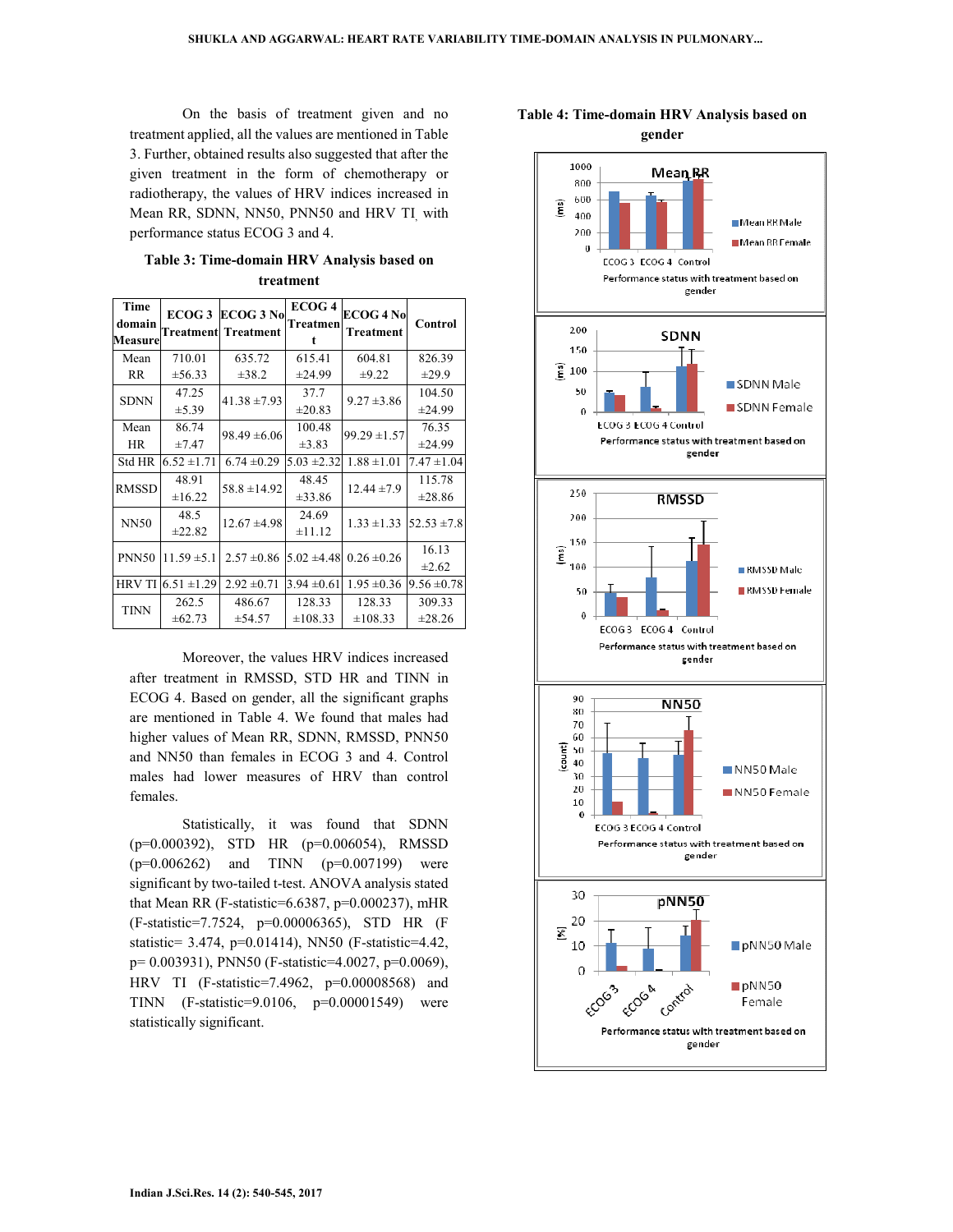#### **DISCUSSION**

It was found that heart rate (HR) was prominently higher and SDNN and RMSSD were prominently lower in the breast cancer survivors than in the matched counterparts [19]. Decreased SDNN, HR and increased RR interval indicates parasympathetic activity dominance [21]. TI and TINN is increased when stressed [20]. The association between HRV and parasympathetic effect is explained as there is an rising limb where HRV rises as parasympathetic effect enhances until it reaches a flat level; HRV then is lowered as parasympathetic effect is increased [21]. HRV may be affected by gender and age [22]. It is observed that later stages patients have more decreased HRV values than in their initial stages [23]. TINN is not efficient index for the current study, because a 5-minute ECG recording is too short to assess the parameter [3]. Salminen gave 8 cycles of treatment to cancer patients with combination chemotherapy but found neither any cardotoxicity nor any HRV change [24]. Brouwer analyzed HRV variations after 22 years of treatment in malignant bone tumor patients treated with doxorubicin and found decreased HRV as compared to the healthy subjects [25]. NN50 and PNN50 describe parasympathetic activity [26]. There exists correlation between performance status ECOG scale and the critical condition of cancer patients [27]. ANN and SVM has played a vital role in giving a high classification accuracy of all HRV measures and establishing its significance [28].

## **CONCLUSION**

In pulmonary metastases, HRV time domain measures decreased but after the application of required treatment of chemotherapy or radiotherapy or its combination gave us increased HRV time domain measures. Therefore, it can be stated that increased sympathetic and decreased parasympathetic functioning occurs before treatment which is vice-versa after the treatment, wherein parasympathetic functioning takes over.

#### **ACKNOWLEDGEMENT**

Authors are grateful to Dr. Rajesh Singh (Professor and Head, Indira Gandhi Institute of Medical Sciences, Cancer Centre, Patna, India), Dr. Seema, Dr. Richa Madhavi and Dr. Dinesh Sinha (Assistant Professor). Also, authors express their gratitude to medical oncologist Dr. Shreeniwas Raut in HMRI Paras Hospital, Patna for their clinical inputs and permitting for data collection in the hospital. Authors are also thankful to Dr. Rakesh Kumar Sinha (Professor, Department of Bio-Engineering, Birla Institute of Technology, Mesra, Ranchi, India) for his technical inputs for the work.

#### **REFERENCES**

- Thayer J.F. and Sternberg E., 2006. "Beyond heart rate variability", Annals of the New York Academy of Sciences, **1088**:361-372.
- Chiang J.K., Koo M., Kuo T.B. and Fu C.H., 2010. "Association between cardiovascular autonomic functions and time to death in patients with terminal hepatocellular carcinoma", Journal of pain and symptom management, **39**:673-679.
- Task Force of the European Society of Cardiology and the North American Society of Pacing and Electrophysiology, "Heart rate variability: standards of measurement, physiological interpretation and clinical use", Circulation, **93**:1043–1065, 1996.
- Riley V., 1975. "Mouse mammary tumors: alteration of incidence as apparent function of stress", Science, **189**:465-467.
- Guo Y., Koshy S., Hui D., Palmer J.L., Shin K., Bozkurt M. and Yusuf S.W., 2015. "Prognostic value of heart rate variability in patients with cancer", Journal of clinical neurophysiology: official publication of the American Electroencephalographic Society, **32**:516.
- Kumar V., Patel S., Tcyganov E. and Gabrilovich D.I., 2016. "The nature of myeloid-derived suppressor cells in the tumor microenvironment", Trends in immunology, **37**:208-220.
- Entschladen F., Drell T.Lt., Lang K., Joseph J. and Zaenker K.S., 2004. "Tumour-cell migration, invasion, and metastasis: navigation by neurotransmitters", Lancet Oncol, **5**:254-258.
- Pavithran P., Nandeesha H., Sathiyapriya V., Bobby Z. and Madanmohan T., 2008. "Shortterm heart variability and oxidative stress in newly diagnosed essential hypertension", Clin Exp Hypertens, **30**:486–496.
- Buccheri G., Ferrigno D. and Tamburini M., 1996. "Karnofsky and ECOG performance status scoring in lung cancer: a prospective,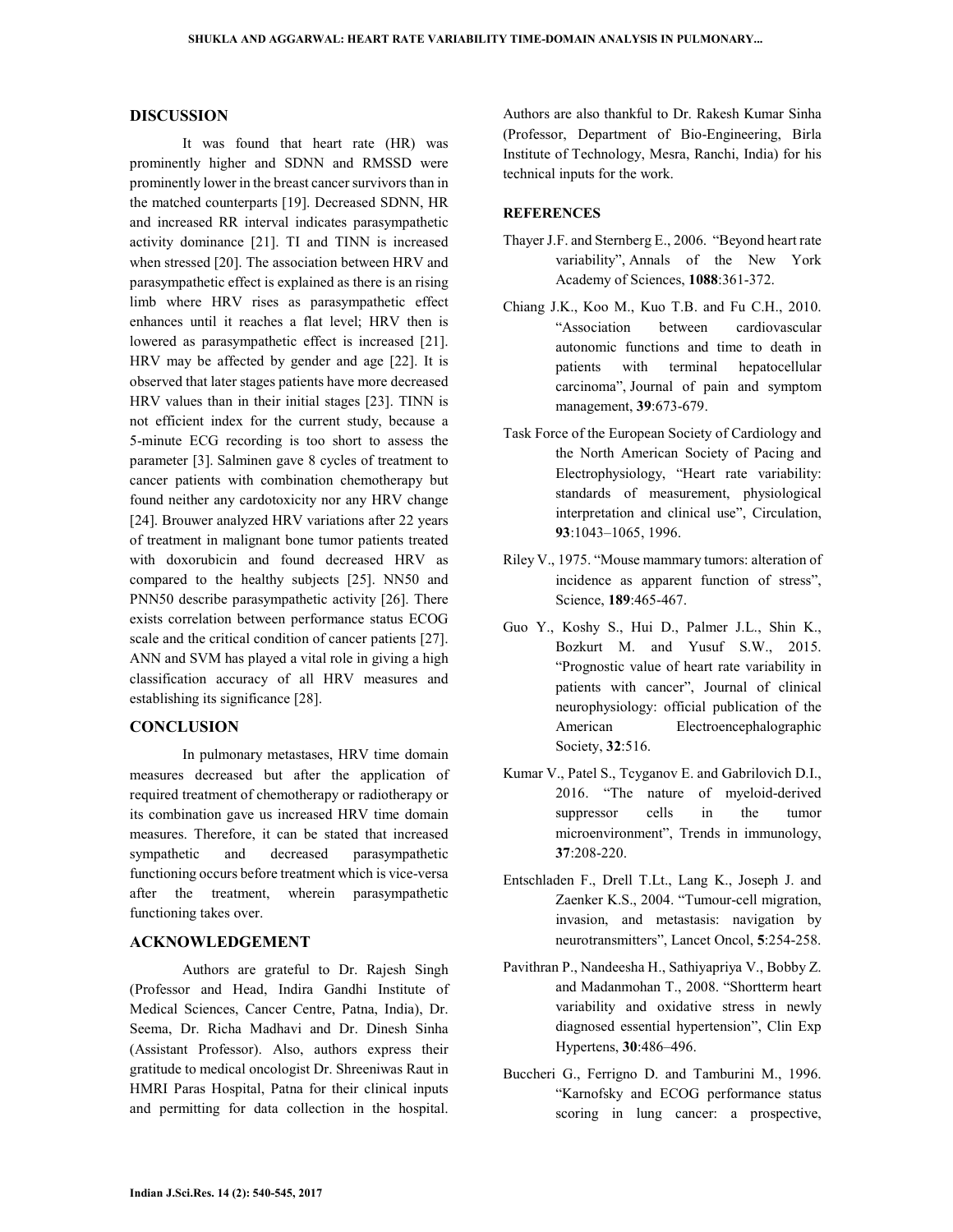longitudinal study of 536 patients from a single institution", European Journal of Cancer, **32**:1135-1141.

- Lilenbaum R.C., Cashy J., Hensing T.A., Young S. and Cella D., 2008. "Prevalence of poor performance status in lung cancer patients: implications for research", J. Thorac Oncol., **2**:125-129.
- Sarkar S., Bhattacherjee S. and Pal S., 2015. "Extraction of respiration signal from ECG for respiratory rate estimation", Michael Faraday IET International Summit 2015, IET, pp. 336-340.
- Aggarwal Y., Singh N. and Sinha R.K., 2012. "Electrooculogram based study to assess the effects of prolonged eye fixation on autonomic responses and its possible implication in man-machine interface", Health Technol., **2**:89-94.
- Hong S., Yang Y., Lee J., Yang H., Park K., Lee S. and Jang Y., 2010. "Ambulatory stress monitoring with a wearable luetooth electrocardiographic device", Global Telehealth: Selected Papers from Global Telehealth 2010 (GT2010):  $15<sup>th</sup>$  International Conference of the International Society for Telemedicine and Ehealth and 1<sup>st</sup> National Conference of the Australasian Telehealth Society, IOS Press, **161**:66.
- Aggarwal Y., Singh N., Ghosh S. and Sinha R.K., 2014. "Eye gaze-induced mental stress alters the heart rate variability analysis", J. Clin Eng., **39**:79-89.
- Acharya U.R., Joseph K.P., Kannathal N., Lim C.M. and Suri J.S., 2006. "Heart rate variability: a review", Medical and biological engineering and computing, **44**:1031-1051.
- Neter J., Kutner M.H., Nachtsheim C.J. and Wasserman W., 1996. "Applied linear statistical models", Chicago: Irwin, **4**:318.
- Hagan M.T. and Menhaj M.B., 1994. "Training feedforward networks with the Marquardt algorithm", IEEE transactions on Neural Networks, **5**:989-993.
- Scholkopf B., Sung K.K., Burges C.J., Girosi F., Niyogi P., Poggio T. and Vapnik V., 1997. "Comparing support vector machines with Gaussian kernels to radial basis function

classifiers", IEEE transactions on Signal Processing, **45**:2758-2765.

- Caro-Morán E., Fernández-Lao C., Galiano-Castillo N., Cantarero-Villanueva I., Arroyo-Morales M. and Díaz-Rodríguez L., 2015. "Heart Rate Variability in Breast Cancer Survivors After the First Year of Treatments A Case-Controlled Study", Biological research for nursing, 1099800414568100.
- Thalange A.V. and Mergu R.R., 2010. "HRV analysis of arrhythmias using linear-nonlinear parameters", Int. J. Comput. Appl., **1**:71-77.
- Goldberger J.J., Challapalli S., Tung R., Parker M.A. and Kadish A.H., 2004. "Relationship of heart rate variability to parasympathetic effect", Circulation, **103**:1977-1983.
- Pagani M., Lombardi F., Guzzetti S., Rimoldi O., Furlan R., Pizzinelli P. and Piccaluga E., 1986. "Power spectral analysis of heart rate and arterial pressure variabilities as a marker of sympatho-vagal interaction in man and conscious dog", Circ. Res., **59**:178–193.
- De Couck M. and Yori G., 2013. "Norms of vagal nerve activity, indexed by Heart Rate Variability, in cancer patients", Cancer Epidemiology, **37**(5):737-741.
- Salminen E., Syvänen K., Korpela J., Varpula M., Antila K., Varjo P. and Ekholm E., 2003. "Docetaxel with epirubicin—investigations on cardiac safety", Anti-cancer drugs, **14**:73-77.
- Brouwer C.A.J., Gietema J.A., Van Den Berg M.P., Bink-Boelkens M.T.E., Elzenga N.J., Haaksma J. and Postma A., 2006. "Long-term cardiac follow-up in survivors of a malignant bone tumour", Annals of oncology, **17**:1586-1591.
- Ewing D.J., Neilson J.M. and Travis P., 1984. "New method for assessing cardiac parasympathetic activity using 24 hour electrocardiograms.", British Heart Journal, **52**:396-402.
- Glare P., Sinclair C., Downing M., Stone P., Maltoni M. and Vigano A., 2008. "Predicting survival in patients with advanced disease", European Journal of Cancer, **44**:1146-1156.
- Bogdan M. and Michael B., 2006. "Artificial neural networks and machine learning for